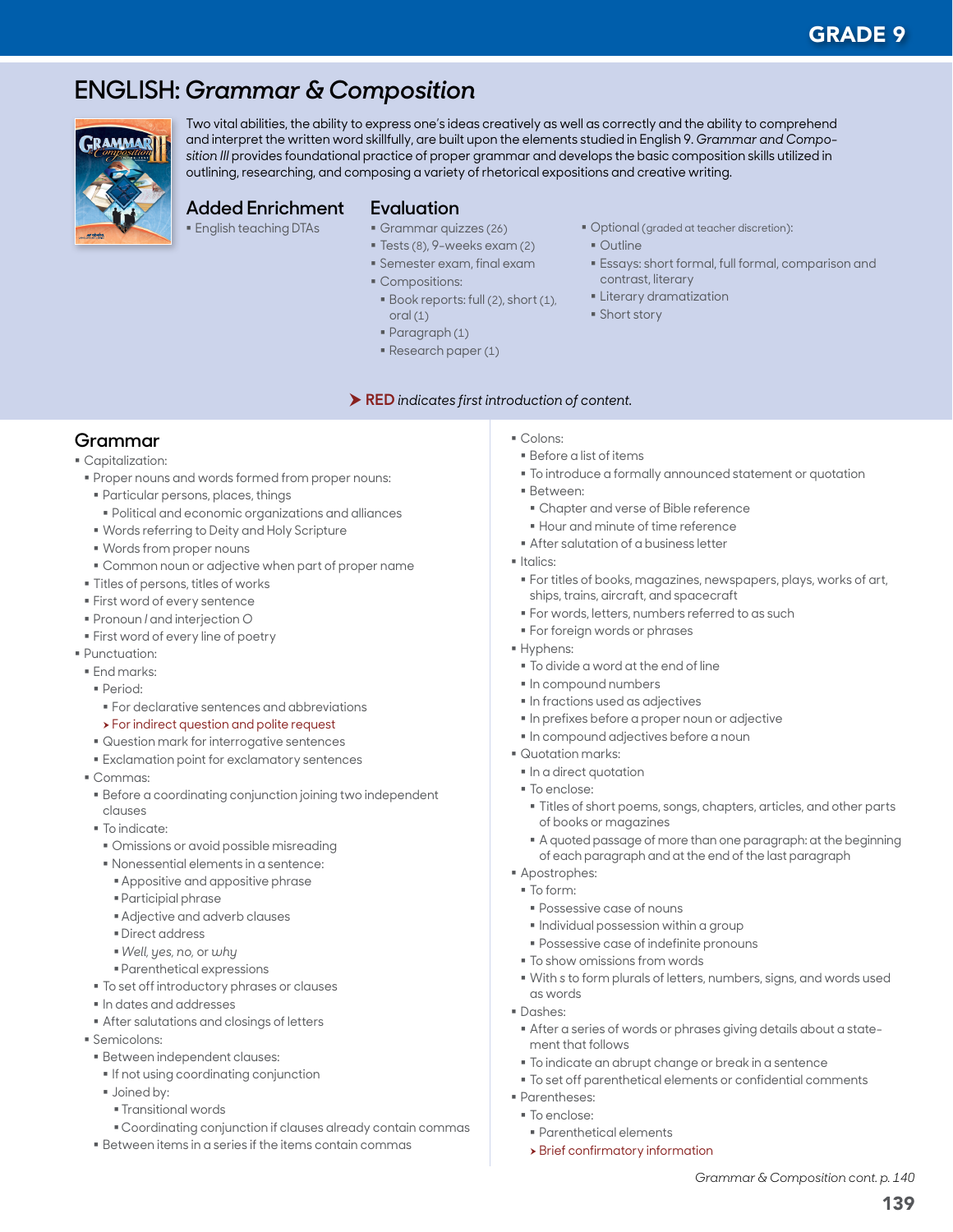# **ENGLISH:** *Grammar & Composition cont.*

#### **Grammar** *cont.*

- The sentence:
- Definition of sentence
- Kinds of sentences classified by purpose: declarative, imperative, interrogative, exclamatory
- Recognizing subjects and verbs: complete subject, simple subject, complete predicate, simple predicate, and verb phrase
- Overcoming problems locating subjects and verbs:
- Finding:
	- Subject in an inverted sentence: interrogative sentence, sentence beginning with *there* or *here*
	- Subject of an imperative sentence
- Verb phrase that is interrupted by other words
- Diagramming subjects and verbs
- Recognizing and diagramming compound subjects and verbs
- Recognizing complements
- Correcting fragments and run-on sentences:
- Correcting run-ons by comma and coordinating conjunction
- h Correcting run-ons by semicolon or subordination
- **Sentence structure:**
- Defining dependent and independent clauses
- Recognizing and diagramming simple, compound, complex, and compound-complex sentences
- Recognizing noun clauses used as subjects of independent clauses

#### **> Consistency of subject, tense, or voice**

- **h** Improving communication
- **> Conciseness and subordination**
- **>** Business letters and memos
- $\triangleright$  Proofreading skills
- $\rightarrow$  Effective listening
- h Avoiding gobbledygook
- $\rightarrow$  Word choice
- $\blacktriangleright$  Parallel structure
- $\triangleright$  Presentations
- Exact and vivid words
- Parts of speech:
- Recognizing eight parts of speech
- Verbs:
- Recognizing action (transitive and intransitive), linking, and helping verbs
- Distinguishing verbs from verbals: participles, gerunds, and infinitives
- Using principal parts of verbs
- Regular verb endings
- **Irregular verbs**
- Using correct principal parts
- Verb tenses:
- Progressive and emphatic forms

#### $\triangleright$  When to use the tenses

- Using consistent verb tense
- Active and passive voice
- Mood: indicative, imperative, subjunctive
- Avoid incorrect verb forms
- Use troublesome verbs correctly and avoid verb usage errors
- Use exact and vivid verbs
- Nouns:

140

- Recognizing nouns
- Compound, common, proper, and collective
- $\rightarrow$  Concrete and abstract
- Keeping agreement of subject and verb
- Recognizing and diagramming nouns as predicate nominatives, direct objects, indirect objects, objects of prepositions, direct address, and appositives

RED *indicates first introduction of content.*

- **> Using nominative absolutes**
- Using exact and vivid nouns
- Pronouns:
- **Antecedents**
- Recognizing personal, interrogative, demonstrative, indefinite, compound, relative
- Keeping agreement of verbs and indefinite pronoun subjects
- Making pronouns agree with their antecedents in number and in gender:
- $\rightarrow$  Using expressions that agree with the object of the preposition such *as one of those who (which, that)*
- Nominative case:
- For subjects, predicate nominatives
- For appositives of subjects, appositives of predicate nominatives, appositives to subjects, and appositives to predicate nominatives
- Objective case:
- For direct objects, indirect objects, objects of prepositions
- For appositives of direct objects, indirect objects, objects of prepositions
- For appositives to direct objects, indirect objects, objects of prepositions
- Possessive case
- Using correct case for *who, whom, whoever,* and *whomever* and in incomplete clauses beginning with *than* or *as*
- Avoid pronoun usage problems: double subject, possessive case before a gerund
- **Adjectives:**
- Recognizing and diagramming adjectives: participles and proper adjectives and infinitives as adjectives
- Distinguishing adjectives from nouns and pronouns
- Recognizing and diagramming predicate adjectives
- Using and diagramming:
- Prepositional, participial, and infinitive phrases as adjectives
- Adjective clauses
- Placing and punctuating adjective modifiers
- Using adjectives in comparison
- Avoiding double comparison and double negatives
- Using exact and vivid adjectives
- Adverbs:
	- Recognizing and diagramming adverbs
	- **Infinitives as adverbs**
	- Distinguishing adverbs from adjectives
	- Using and diagramming:
	- Prepositional and infinitive phrases as adverbs
	- Adverb clauses
	- Correct placement of adverb modifiers
	- Distinguishing dependent clauses:

Using prepositions correctly

- h Advanced technique to determine dependent clauses as noun, adjective, or adverb
- Using: adverbs in comparison, exact and vivid adverbs
- **Prepositions:**
- Recognizing prepositions, prepositional phrases, and objects of prepositions

*Grammar & Composition cont. p. 141*

Distinguishing between prepositions and adverbs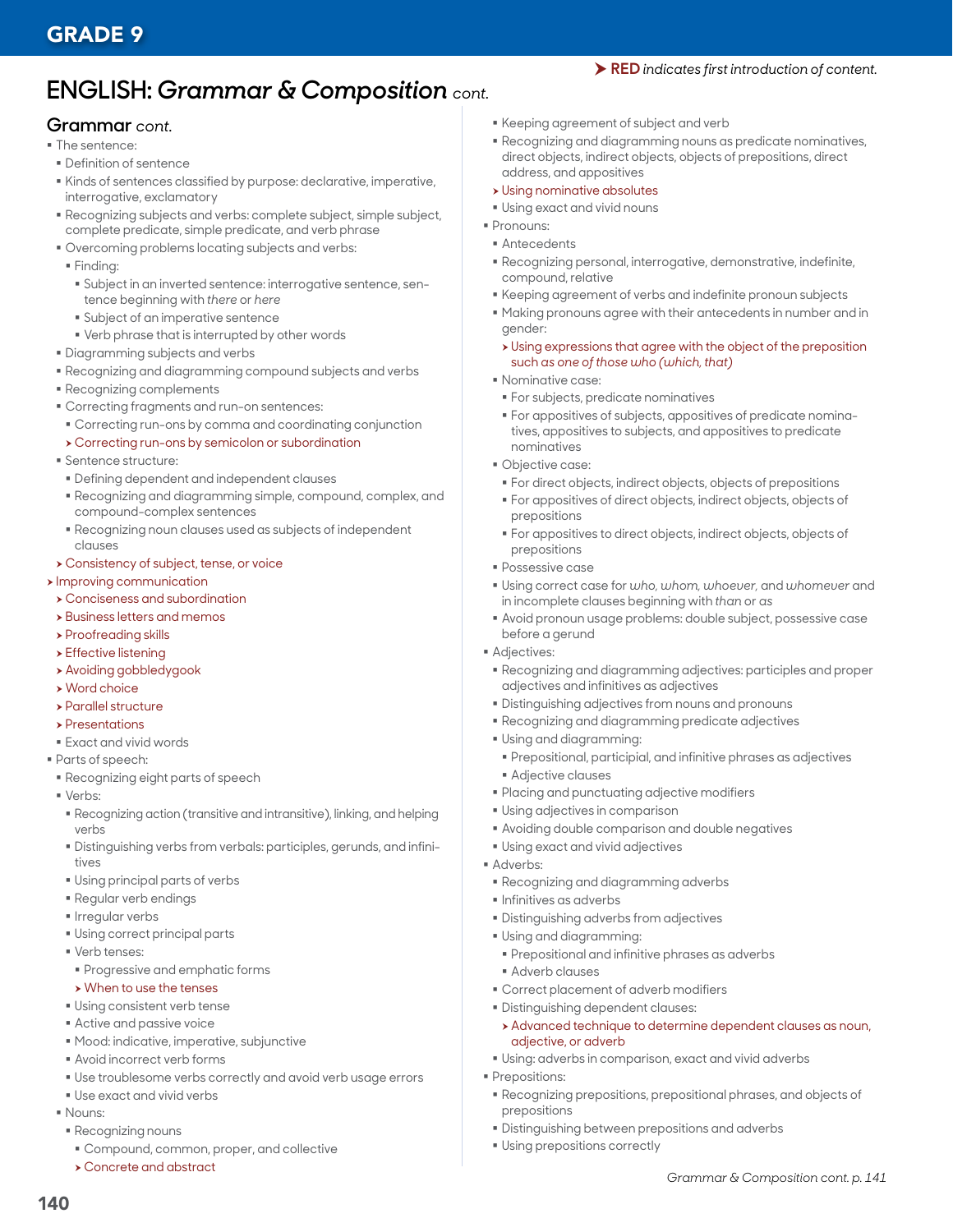# **ENGLISH:** *Grammar & Composition cont.*

#### **Grammar** *cont.*

- Conjunctions:
- Recognizing coordinating, correlative, and subordinating conjunctions
- $\blacksquare$ Interjections:
- **Definition**
- Punctuation with interjections
- $\rightarrow$  Other parts of speech used as interjections
- Diagramming interjections

# **Composition**

- The Writing Process: plan, write, rewrite, edit
- Paragraph
- **Introduction to the paragraph**
- Paragraph structure
- Paragraph unity
- Paragraph coherence
- Essay answer
- Outline
- Using proper outline form
- Steps to preparing an outline
- Making an outline
- $\triangleright$  Critical book reviews
- **> Preparing written book reviews**
- > Preparing short form book reviews
- **> Giving oral book reviews**
- Research paper:
- Planning the paper: selecting subject, finding sources, writing bibliography cards, making a preliminary outline, taking notes, writing note cards, avoiding plagiarism
- Writing the paper: introduction, body
- Using parenthetical citations
- Rewriting the paper: check organization, introduction, conclusion, unity, coherence, and citations
- Editing the paper: check each paragraph, sentence, word; capitalization and punctuation
- Preparing works cited page
- Typing the paper
- Documentation for research paper
- The Library: Dewey Decimal System, Library of Congress Classification System, using the catalog and reference section
- Writer's Corners
- Crafting a thesis sentence
- **> Rhetoric: persuasion by logic**
- h Compare-contrast paragraph and essay
- $\rightarrow$  Literary dramatization
- $\triangleright$  Short story
- $\blacktriangleright$  Literary essay

# **ENGLISH:** *Vocabulary, Spelling, Poetry*



The lists of challenging words in *Vocabulary, Spelling, Poetry III* emphasize the application of several spelling rules, the addition of specific suffixes, and the necessity of learning frequently misspelled words. To expand students' vocabulary, words and definitions are taken from *Themes in Literature* and other ninth-grade subjects*.* The goals of poetry recitation and memorization are an enjoyment and appreciation of poetic beauty and excellence.

# **Added Enrichment**

- **Spelling and vocabulary:**
- **Spelling lists (32) including review list** at end of each 9 weeks:
- Spelling words (560)
- Vocabulary words (336)
- Organized by spelling rules, suffixes and prefixes, compound words, homophones, and commonly misspelled words
- Practice exercises (140)
- **Each vocabulary word includes:** 
	- **Pronunciation, part of speech**
	- Definition, sample sentence
	- Synonym, antonym, related form
- **Pronunciation key**
- **Teacher resource: vocabulary mastery** sentences
- **Poetry: footnotes define and explain** unfamiliar words

#### RED *indicates first introduction of content.*

- **Spelling & Vocabulary Skills Development > Master spelling lists including:**
- **> Vocabulary words and definitions**
- $\rightarrow$  Words that follow the spelling rules
- $\rightarrow$  Sound-alike suffixes
- $\rightarrow$  Commonly misspelled words
- $\rightarrow$  Homonyms
- Use vocabulary words in proper context
- Memorize vocabulary definitions
- Be able to identify commonly misspelled words

 Apply spelling and phonics concepts through daily teacher-directed oral practice and independent written practice

**Evaluation**

Weekly (28)

Spelling and vocabulary quizzes:

**Quarterly review (1 each 9 weeks;** each counts as 2 quiz grades) Poetry quizzes: written (8), oral (2)

- Learn:
	- h Synonym, antonym, and related forms of vocabulary words
	- To distinguish between homophones
	- Practical spelling tips and suggestions by studying Keys to Good Spelling
	- **Spelling rules:**
	- Use *i* before *e,* except after *c,* or when sounded like long *a*
	- Double final consonant before adding suffix beginning with vowel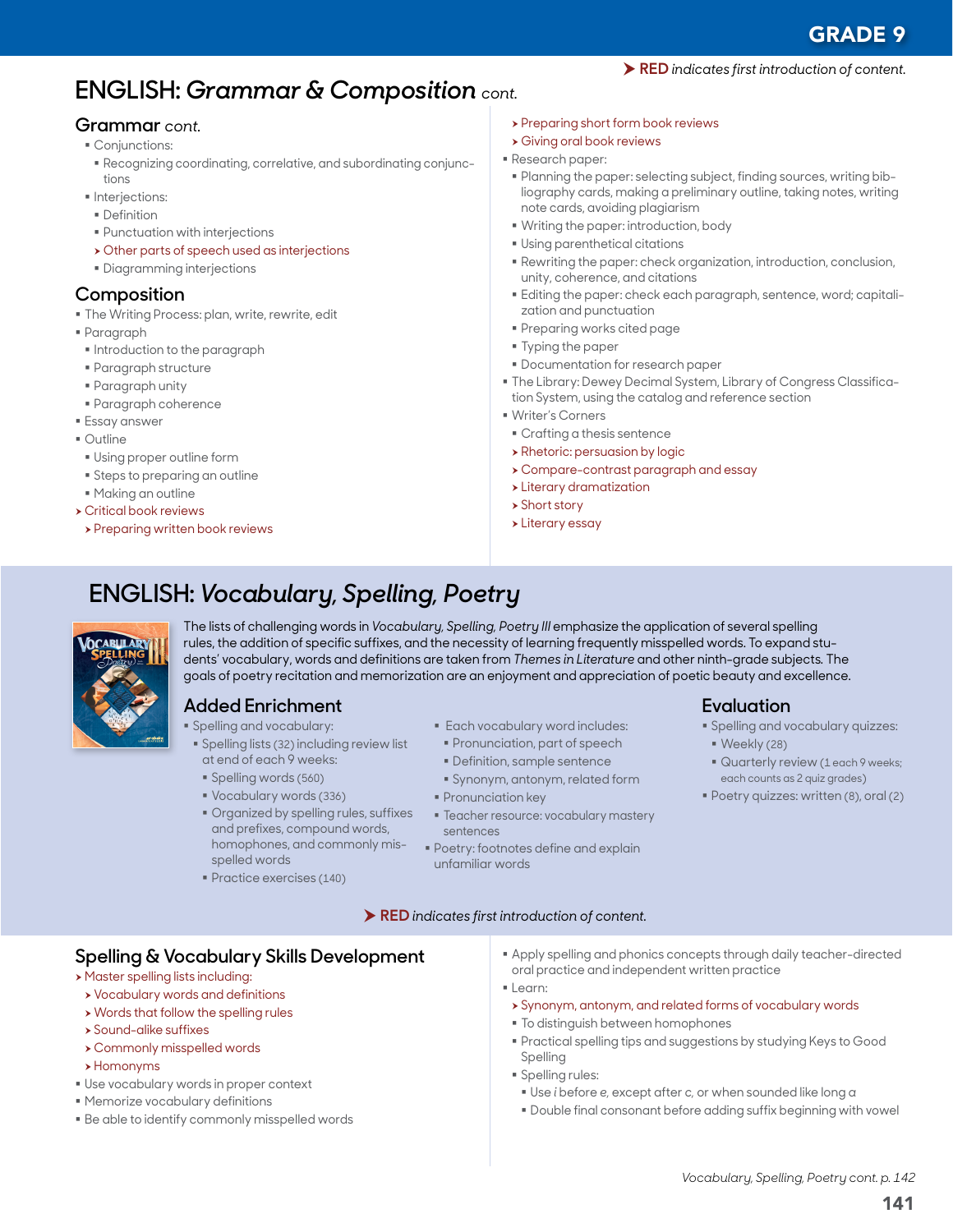# **ENGLISH:** *Vocabulary, Spelling, Poetry cont.*

### **Spelling & Vocabulary Skills Development** *cont.*

- Change *y* to *i* when adding suffixes
- Drop the silent *e* before adding a suffix beginning with a vowel
- **Example 2** Learn exceptions to the spelling rules
- Creating a compound word doesn't change the spelling of the two parts
- Adding a prefix to a word doesn't change the word's spelling

### **Poetry Skills Development**

- h Memorize 10 lyrical poems
- Develop appreciation of poetry
- **Example 1** Lay foundation for future literature study
- Perform in front of an audience
- Recite in unison
- Use appropriate expression and volume
- **Increase vocabulary**
- Demonstrate comprehension of emotion and content
- Develop a mental visualization of the poem
- Discuss meaning and purpose of poems
- Use proper observation of punctuation

# **ENGLISH:** *Literature*



*Themes in Literature* reflects these twelve themes: truth and wisdom, courage, power of words, humility, beauty, love, justice, temperance, joy and peace, perseverance, faith and hope, and time and eternity. As the student becomes familiar with classics such as *The Wind in the Willows, The Three Musketeers, Don Quixote,* and *The Adventures of Tom Sawyer,* he learns to appreciate a well-written presentation of a theme. This appreciation not only aids in increased enjoyment of literature but also provides the foundation needed to critically analyze it. This then can serve as a stimulus for corresponding creative essays.

# **Literary Value**

- 94 authors, including well-known writers such as Mark Twain, Nathaniel Hawthorne, Helen Keller, William Shakespeare, Edgar Allan Poe, and Leo **Tolstoy**
- Prose selections (57), poems (49), and plays (5)
- **Literary terms such as comic relief, static and** dynamic characters, romanticism, realism, paradox, aside, and allegory

## **Added Enrichment**

- Footnotes define and explain unfamiliar words
- Comprehension and discussion questions
- after selections Character-building quotations and verses
- **Introductory paragraphs for interest and**
- background information Author biographies and photos for important authors to know
- Suggested compositions (descriptions, summaries, poems, plays and imaginative stories)

#### RED *indicates first introduction of content.*

### **Evaluation**

- Assigned homework reading quizzes (18)
- Tests (8), 9-weeks exam (2)
- Semester exam, final exam

# **Reading Skills Development**

- Develop skills in reading speed and comprehension
- Further develop oral reading skills
- Be able to identify significant quotations and the selections in which they are featured
- **Increase vocabulary**
- Recognize basic literary devices in the selections

### **Comprehension, Discussion, & Analysis Skills Development**

- Develop proper discernment according to the truths of Scripture
- Answer factual, interpretive, and inferential comprehension and discussion questions
- Improve ability to use deductive reasoning, understand cause and effect, and draw conclusions
- Build appreciation for good literature and a love of reading
- $\rightarrow$  Recognize the character-building and life-enriching themes that divide units
- h Develop an understanding of people's motives and feelings while recognizing consequences of particular actions
- $\rightarrow$  Learn to analyze literature while studying selections
- h Comprehend and appreciate the basic elements of a work of literature
- h Learn to appreciate the rhyme, rhythm, and figurative language of poetry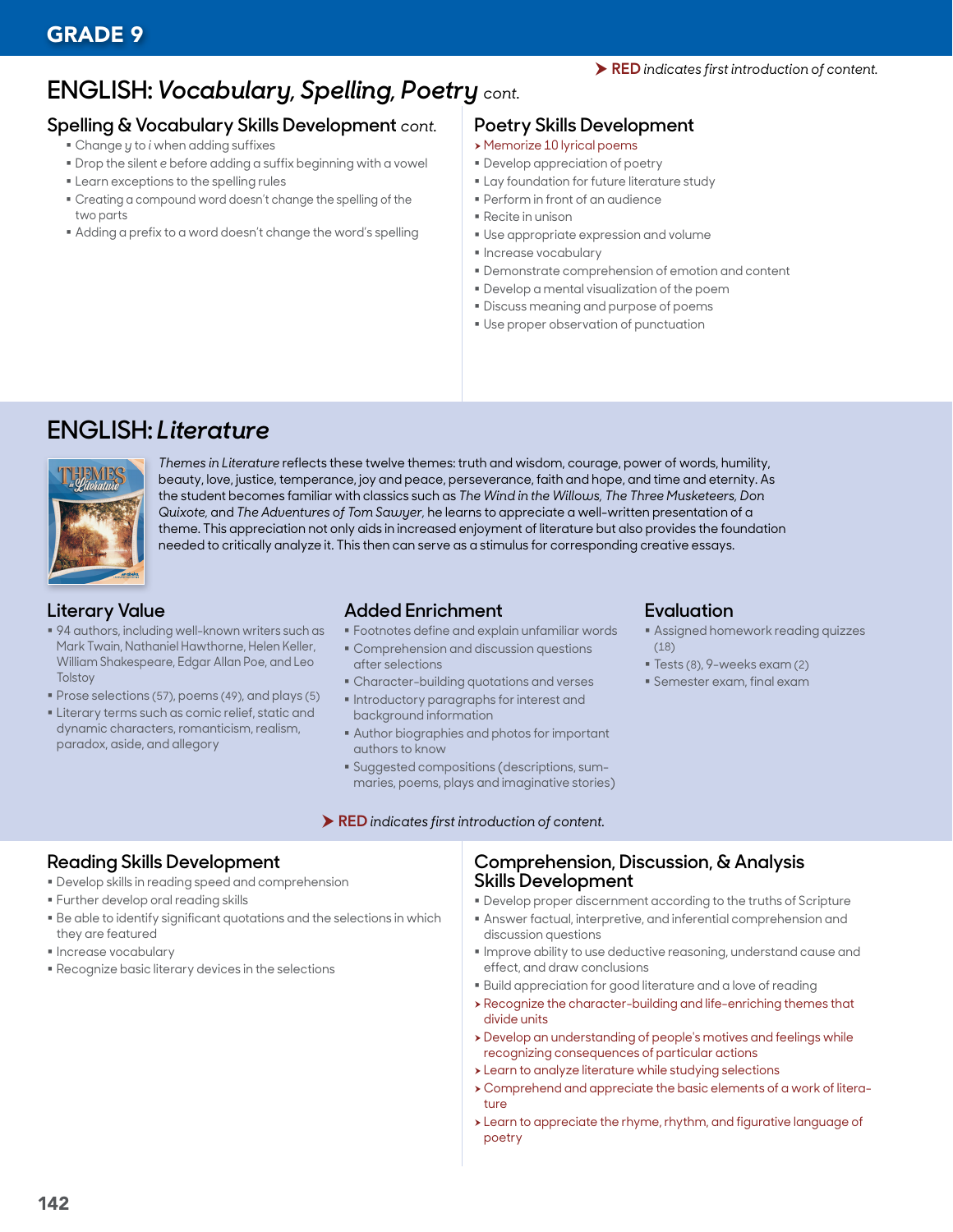143

*Algebra 1 cont. p. 144*

# **MATHEMATICS:** *Algebra 1*



Algebra is an extension of arithmetic, and the concepts and procedures of arithmetic are used as the foundation upon which the study of algebra is built. Algebra supplies the language and patterns of reasoning used in the sciences and other branches of knowledge. Algebraic axioms are used to form and solve equations.

*Algebra 1* uses mathematical ideas in solving problems ranging from everyday applications to applications in the physical and biological sciences.

For this grade level, see also *Algebra 2* on p. 160.

#### **Features**

- Flexible pacing options in curriculum
- Review exercises for every section (107)
- **Informational boxes including mathemati- Semester reviews (2)** cal history and applications of algebra (13) Final review
- Mid-chapter reviews (13)
- Chapter reviews (12) **Nine-weeks reviews (4)** 
	-
	- -
- **Evaluation** Quizzes (36)
- $\blacksquare$  Tests (8)
- 9-weeks exam (2)
- Semester exam
- Final exam

RED *indicates first introduction of content.*

- **Real Numbers and the Language of Algebra**
- **Using letters, notation**
- Terms, coefficients, factors, variables
- Evaluating algebraic expressions with given value
- **Translating word phrases into algebra**
- Commutative property
- **Addition**
- **Multiplication**
- Order of operations
- Distributive property
- Simple interest formula
- **> Distance formula: Cartesian Plane**
- Numbers
- $\blacksquare$ Integers
- Natural numbers
- Whole numbers
- Real numbers
- Rational numbers
- **Irrational numbers**
- Signed numbers
- Addition, subtraction, multiplication, division
- Least common denominator (LCD)—numerical
- h Least common denominator (LCD)—algebraic
- Absolute value
- Simplifying algebraic expressions
- Writing formulas from descriptions
- Associative property
- Addition, multiplication
- **I** Identity property
- **Addition, multiplication**
- **Inverse property**
- Addition, multiplication

# **Linear Equations in One Variable**

- Solving equations
- Addition property of equality
- Multiplication property of equality
- **Linear equations:**
- **I** Identity, contradiction, conditional
- Clearing equations of fractions, decimals
- Absolute value
- Absolute value definition
- **Linear absolute value equations**
- **>** Graphing absolute value equations on a number line
- $\blacktriangleright$  Literal equations
- **>** Dependent variable, independent variable
- Solving word problems
- Mixture problems

#### **Linear Equations in Two Variables**

- Cartesian plane
- **Ordered pair**
- $\rightarrow$  Abscissa
- $\triangleright$  Ordinate
- **Origin**
- Quadrants
- $\triangleright$  Collinear points
- **Plotting points on the Cartesian plane**
- Develop a table of values for a linear equation
- Graph a linear equation
- Slope:
- Formula
- Horizontal, vertical, zero, undefined
- X and Y intercepts
- **> Standard form of an equation**
- Slope-intercept form
- Convert equation to slope-intercept form
- Graph equation using slope-intercept form
- $\triangleright$  Find equation using point-slope form
- h Parallel and perpendicular lines
- **Find slope using another slope**
- **Find equation using another equation**

#### **Linear Inequalities**

- **Law of trichotomy**
- $\blacksquare$  Inequality notation
- Graphing inequalities on a number line
- Addition property of inequality
- Multiplication property of inequality
- **Solve linear inequalities**

 Compound inequalities  $\triangleright$  Interval notation

Graph linear inequalities on a number line

Graph compound inequalities on a number line

Write inequalities from word problems

Solve compound inequalities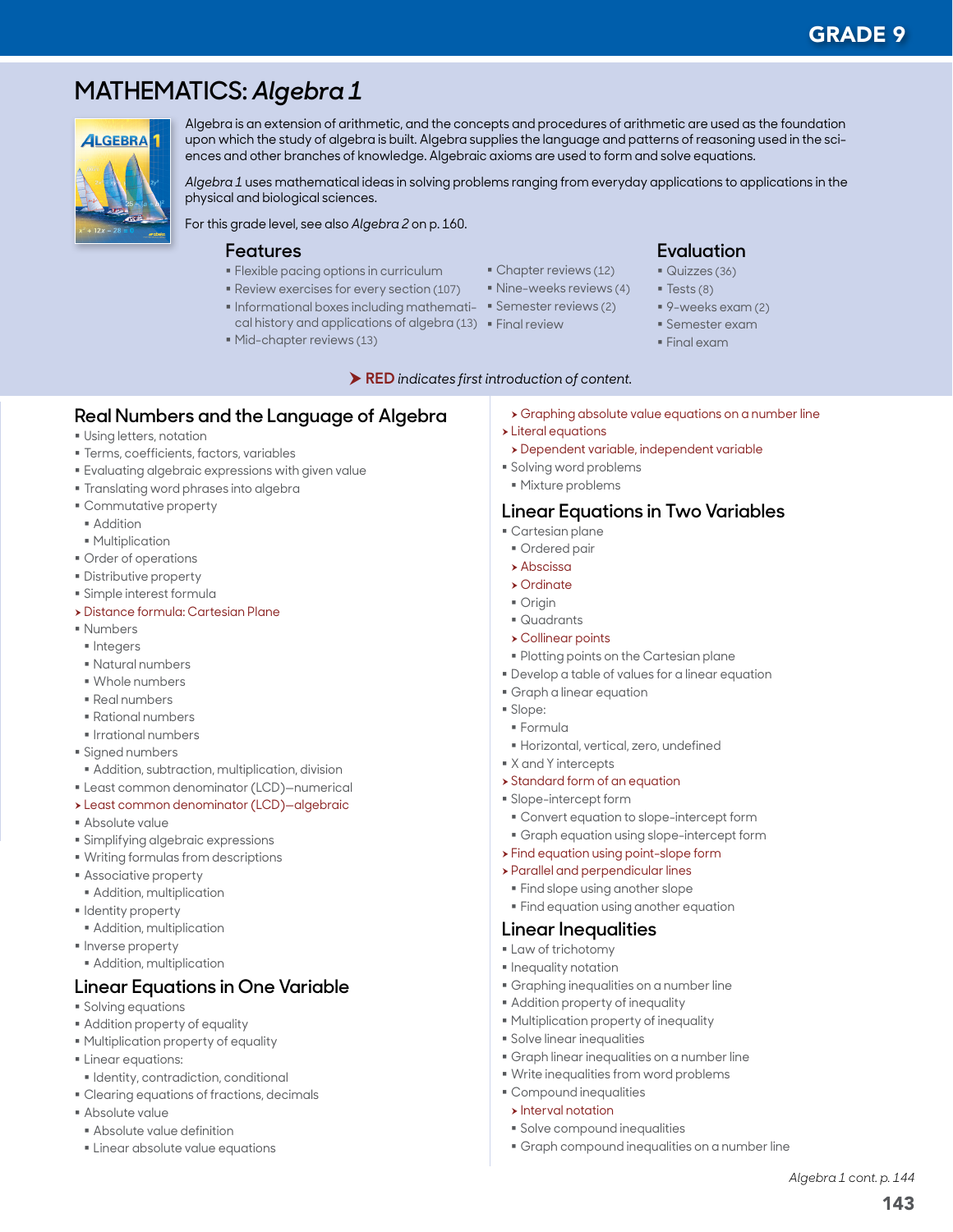# **MATHEMATICS:** *Algebra 1 cont.*

#### **Linear Inequalities** *cont.*

- **> Absolute value inequalities**
- $\rightarrow$  Solve absolute value inequalities
- **>** Graph absolute value inequalities on a number line
- $\blacktriangleright$  Linear inequalities in two variables
- $\rightarrow$  Solve linear inequalities in two variables
- $\rightarrow$  Graph linear inequalities in two variables

## **Systems of Equations**

- System of linear equations
- Consistent and inconsistent systems
- Dependent and independent equations
- Point of intersection
- Solve a system of linear equations:
- Graphing
- Substitution
- **Elimination**
- $\rightarrow$  Solve word problems with systems of equations

### **Polynomial Arithmetic**

- Monomial, binomial, trinomial, polynomial
- > Degree of polynomial
- Addition of polynomials
- Combining like terms
- Subtraction of polynomials
- Multiplication of polynomials
- Multiplying monomials
- Product rule for exponents
- Power rule for exponents
- Multiply polynomials by monomials
- Multiply a binomial by a binomial
- FOIL
- h Square a binomial
- $\rightarrow$  Multiply binomial conjugates
- Multiply a polynomial by a polynomial
- Division of polynomials
- Divide monomials
- Quotient rule for exponents
- **Zero exponent rule**
- Negative exponent rule
- Divide a polynomial by a monomial
- > Divide a polynomial by a binomial
- **Scientific notation**
- Addition, Subtraction
- Solve equations involving simplification
- **> Write a quadratic equation for a polygon**
- **> Plane geometric figures**
- > Three-dimensional geometric figures

### **Polynomial Factoring**

- Greatest common factors
- Prime, composite
- Fundamental theorem of arithmetic
- Factoring:
- Factor a common factor from a polynomial
- $\rightarrow$  Perfect square trinomials
- **> Difference between two squares**
- $\rightarrow$  Factoring general trinomials
- $\rightarrow$  Trinomials with a second variable
- By grouping

144

- > Zero factor property
- $\rightarrow$  Extraneous solutions
- $\rightarrow$  Solving equations after factoring
- $\rightarrow$  Applying polynomial factoring

#### **Radical Expressions and Equations**

RED *indicates first introduction of content.*

- Radical, radicand, index
- Principal root
- $\rightarrow$  Quotient rule for radicals
- Product rule for radicals
- Simplifying radicals
- Adding and subtracting radicals
- **ELike radicals**
- **> Multiplying radical expressions**
- $\rightarrow$  Rationalizing the denominator of a radical
- **> Rationalizing two term denominators:** 
	- $\rightarrow$  Conjugate
- Rational exponent property
- Expressions with rational exponents:
- Simplify, multiply, divide
- $\rightarrow$  Solving radical equations
- Pythagorean theorem:
- Hypotenuse, legs
- $\rightarrow$  Distance formula
- **>** Find distance between two points from formula

## **Quadratic Equations**

- $\rightarrow$  Quadratic equations in standard form
- $\rightarrow$  Solve quadratic equations by:
- $\rightarrow$  Factoring
- $\blacktriangleright$  Extracting the root
- $\rightarrow$  Completing the square
- $\rightarrow$  Quadratic formula
- Pure quadratic
- $\rightarrow$  Discriminant
- h Applying quadratic equations in word problems

# **Statistics and Probability**

- **Statistics**
- $\triangleright$  Descriptive
- $\blacktriangleright$  Inferential
- Graphs features:

**Interpreting bar graphs** Creating bar graphs

Segmented bar graph

h Clustered bar graph

 Creating circle graphs **Interpreting circle graphs** 

 Percent of change ■ Circle graphs

Interpreting segmented bar graphs

 $\triangleright$  Interpreting clustered bar graphs

 Chart title, scale, gridlines, zero line, category label, axis title, major and minor gridlines, data label, legend

*Algebra 1 cont. p. 145*

Bar graph

**Frequency Trend**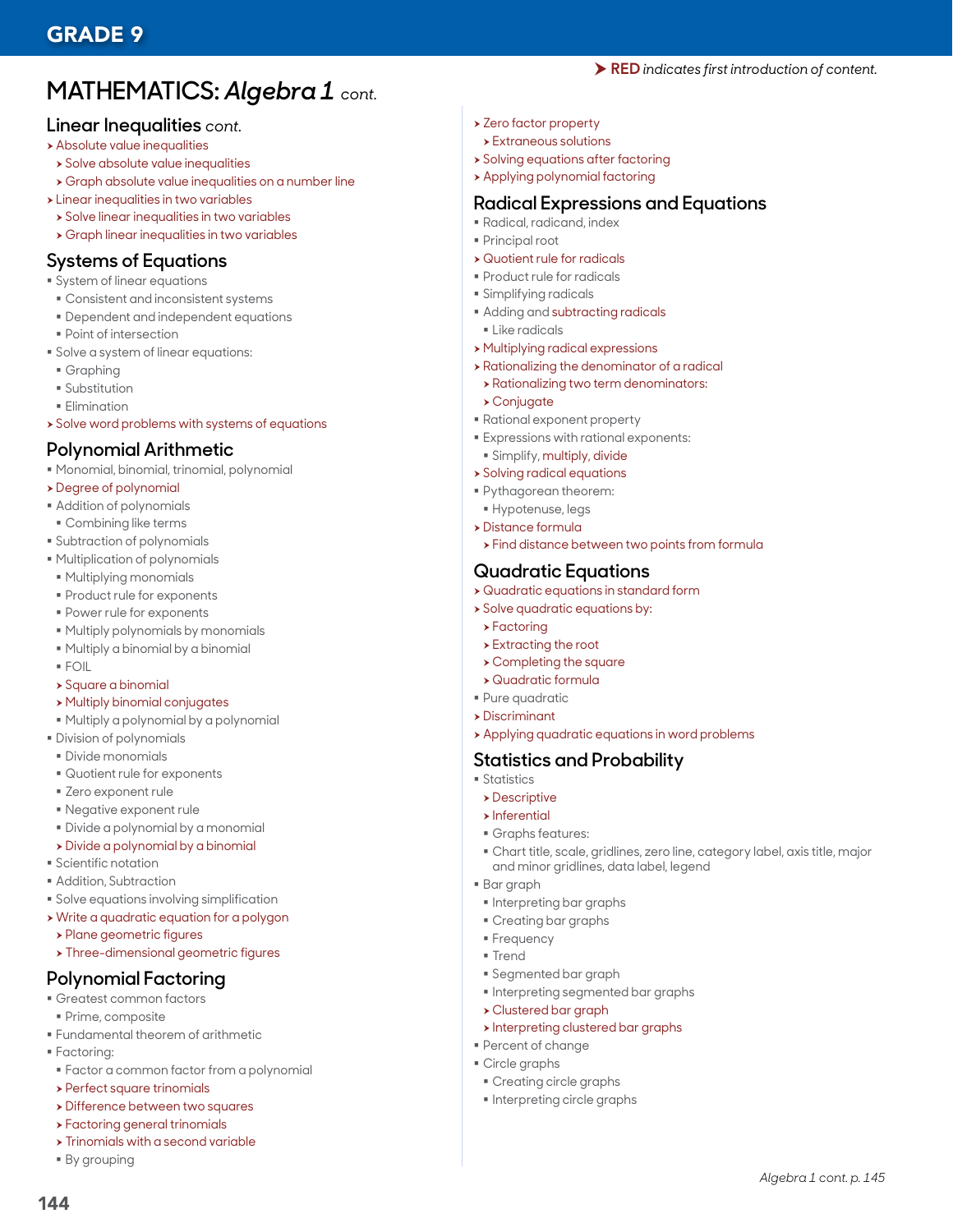# **MATHEMATICS:** *Algebra 1 cont.*

# **Statistics and Probability** *cont.*

- $\rightarrow$  Types of information
- $\rightarrow$  Qualitative
- $\rightarrow$  Quantitative
- Classes categorization
- Stem-and-Leaf plots
- Stem
- Leaf
- Creating stem-and-leaf plots
- $\blacksquare$  Interpreting stem-and-leaf plots
- Histograms
- Creating histograms
- **Interpreting histograms**
- $\rightarrow$  Frequency distribution
- **> Symmetric or asymmetric distribution**
- Measure of center
- Arithmetic mean
- Median
- Outlier
- Mode
- Box-and-Whisker plot
- Creating box-and-whisker plot
- **Interpreting box-and-whisker plot**
- **Dispersion**
- Five-number summary
- Minimum
- Maximum
- Quartiles
- $\rightarrow$  Skewness
- $\rightarrow$  Scatterplots
- $\rightarrow$  Univariate data
- $\rightarrow$  Bivariate data
- $\rightarrow$  Explanatory and response variable
- Positive and negative association
- $\rightarrow$  Causation
- **Line of fit**
- h Exponential growth
- **Interpolation**
- **Extrapolation**
- **Probability**
- Outcome
- Mutually exclusive or not mutually exclusive
- Calculate probability of single event
- Probability notation
- **Independent events**
- Dependent events
- **Probability of multiple events**
- $\rightarrow$  Conditional probability
- Tree diagram

RED *indicates first introduction of content.*

# **Rational Expressions and Equations**

- $\rightarrow$  Rational expression
- $\blacktriangleright$  Undefined
- $\rightarrow$  Domain
- $\rightarrow$  Simplifying rational expressions
- $\rightarrow$  Multiply rational expressions
- $\rightarrow$  Divide rational expressions
- **Add and subtract rational expressions**  $\rightarrow$  Least common denominator of rational expressions
- $\rightarrow$  Complex fractions
- **>** Solving rational equations
- **Proportion**
- Word problems
- Ratios and proportions
- $\rightarrow$  Word problems involving work

### **Functions**

- **Direct variation**
- Constant of variation
- Dependent variable and independent variable
- **Functions**
- Relation
- **Function notation** 
	- Determine if an equation is a function
- $\rightarrow$  Domain of functions
- > Zero of a function
- Parabola
- $\blacktriangleright$  Vertex
- **>** Parabola vertex formula
- Graph parabolas
- $\rightarrow$  Rigid transformations
- $\rightarrow$  Non-rigid transformations
- $\blacktriangleright$  Parent function
- $\rightarrow$  Vertical translation
- $\rightarrow$  Horizontal translation
- **> Standard graphing form of a parabola**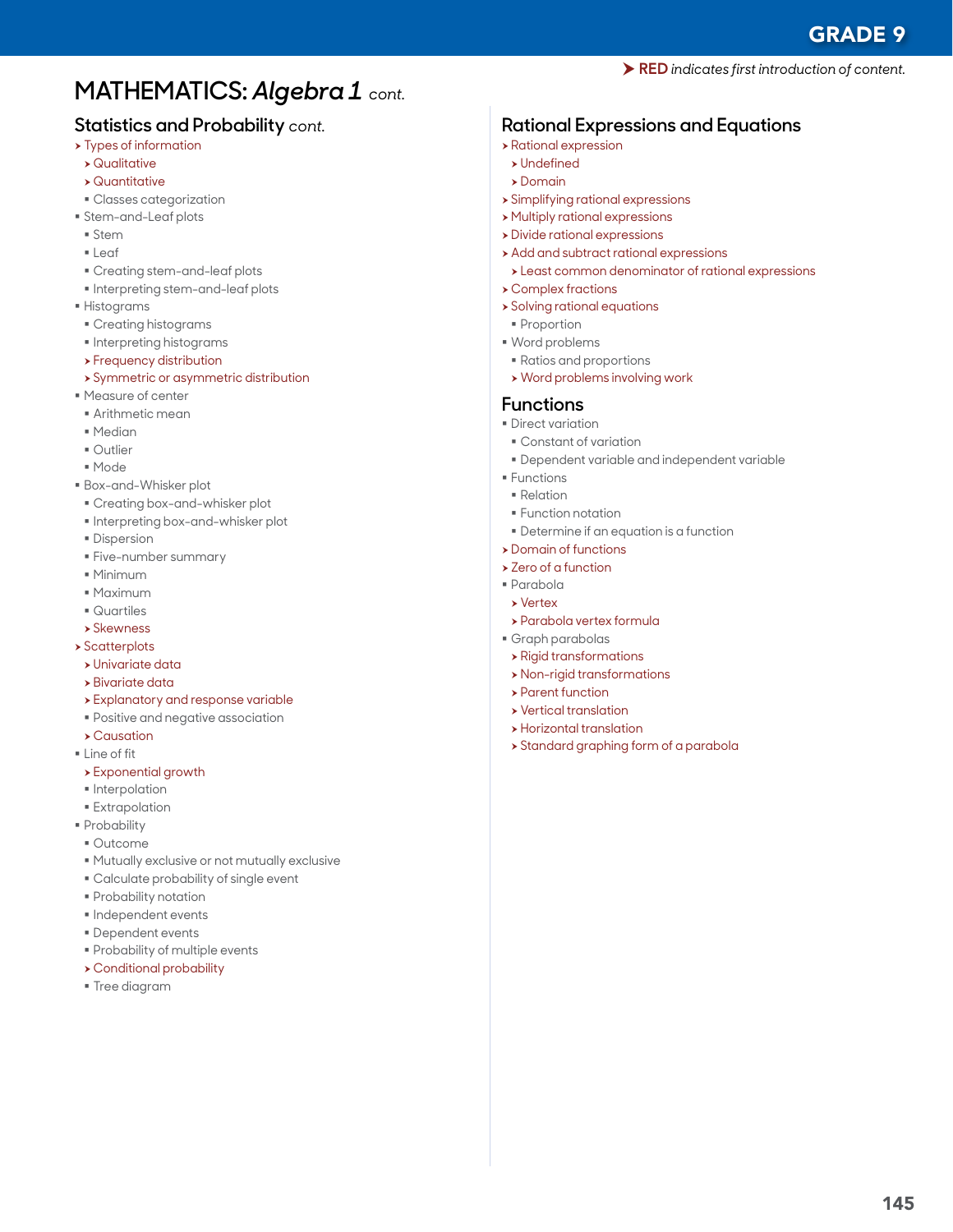# **HISTORY & GEOGRAPHY:** *World Geography* (one semester)



*World Geography* presents a physical-cultural study of the earth and mankind from a conservative, Christian perspective. Basic to this perspective is the conviction that God is the Creator of the earth and of man. By applying to the study of geography their knowledge of the Creation, the Flood, the beginning of nations at Babel, and God's dealing with mankind throughout the ages, students can better understand the physical features of the earth as well as the cultures of its people.

While most geography texts approach world geography from the globalist perspective, *World Geography in Christian Perspective* recognizes and discusses the national identities of individual countries. Building on what students have previously learned, this text presents a deeper, more thorough study of the religions, languages, customs, historic backgrounds, resources, and industries to expand the students' knowledge of each continent, region, and country presented.

# **Added Enrichment**

- **Special feature boxes (75):**
- Give in-depth look at the continent being studied
- Present details about the vegetation and wildlife of the region
- **Show diversity of the country's culture and** spotlight the history of the country

# **Introduction to Geography**

- $\triangleright$  The earth:
- $\rightarrow$  The importance of understanding geography in the Christian perspective
- **>** Location and topography
- $\rightarrow$  Weather and climate
- h Natural resources and wildlife:
- **> Renewable and nonrenewable resources**
- $\blacktriangleright$  Mankind:
- $\rightarrow$  Culture and the Christian perspective
- h Cultural characteristics: religion, language, forms of government, economic systems
- $\rightarrow$  The geographer's craft: working with and understanding maps, statistics, charts, and graphs

#### **Asia**

- **> Middle East:**
- **> Fertile Crescent: Cradle of Civilization**
- **> Arabian Peninsula: Al-Saud family**
- **> Northern Plateaus and Transcaucasia**
- **Central Asia**
- Southern Asia:
- $\rightarrow$  Indian subcontinent: Hinduism, Mount Everest, Buddhism
- $\blacktriangleright$  Far East:
- h Chinese sphere: Communism, Great Wall of China, Great Silk Road, Taiwan
- **> Northeast Asia: Korean War**
- h Southeast Asia: Vietnam War, Roman Catholicism

### **Europe**

- h Mediterranean Europe: Alexander the Great, Greek Orthodoxy, Mount Vesuvius, Vatican City
- h Central Europe: Gauls, Franks, Protestant Reformation, Berlin Wall
- > The Low Countries: Dutch, The Hague, European Union
- > The British Isles: Angles, Normans, Church of England, Scottish Highlands, the British Empire
- **> Scandinavia: Lutheranism, geothermal energy**
- **> Eastern Europe: Ivan the Terrible, Bolshevik Revolution, USSR,** Lech Walesa, John Huss
- **Look at heroes of the mission field**
- **Explore the wonders of the world.** concepts to consider, and strategic geography of a location
- Maps correlating to text (30)

# **Evaluation**

- Reading quizzes (11)
- Review quizzes (22; includes labeling 12 maps)
- Map projects (8; each counts as quiz grade)
- Current events (15; each counts as quiz grade)
- **Tests (4), mid-semester test (1)**
- Final exam

# RED *indicates first introduction of content.*

#### **Africa**

- h Northern Africa: Sahara, Maghreb, Sahel, French Sahel, Sudan
- **> Tropical Africa: Western, Central, and Eastern Africa, hunger and** disease
- **> Southern Africa: David Livingstone**

#### **Australia, the Pacific & Antarctica**

- h Australia: Western Plateau, Central Lowlands, Eastern Highlands, Uluru Rock, Great Barrier Reef, Abel Tasman, Captain James Cook, Matthew Flinders, Australian Gold Rush
- $\rightarrow$  The Pacific: Oceania, New Zealand, Papua New Guinea, Easter Island, Challenger Deep
- h Antarctica: Vinson Massif, Captain Robert F. Scott, Richard E. Byrd, Antarctic Treaty

# **North America**

- h Canada: Leif Ericson, "New France," Henry Hudson, Acadia
- h United States: Native Americans, independence
	- h Middle America: Mexico, Central America, the West Indies

# **South America**

- h Northern Andean countries: Simón Bolívar, Auca, José de San Martín, Incas
- h Brazil and the Guianas: the Amazon, Pedro Cabral, environmentalism in the rain forest
- $\rightarrow$  Southern countries

#### **Geography**

- Geography projects (8) correlating to chapters in text, featuring maps, both physical and political, and review questions:
- **Introduction of geography**
- Asia
- Europe
- Africa
- Australia and the Pacific
- North America
- South America Nations of the world

#### **Prayer Time**

Learn to pray for our nation and for government officials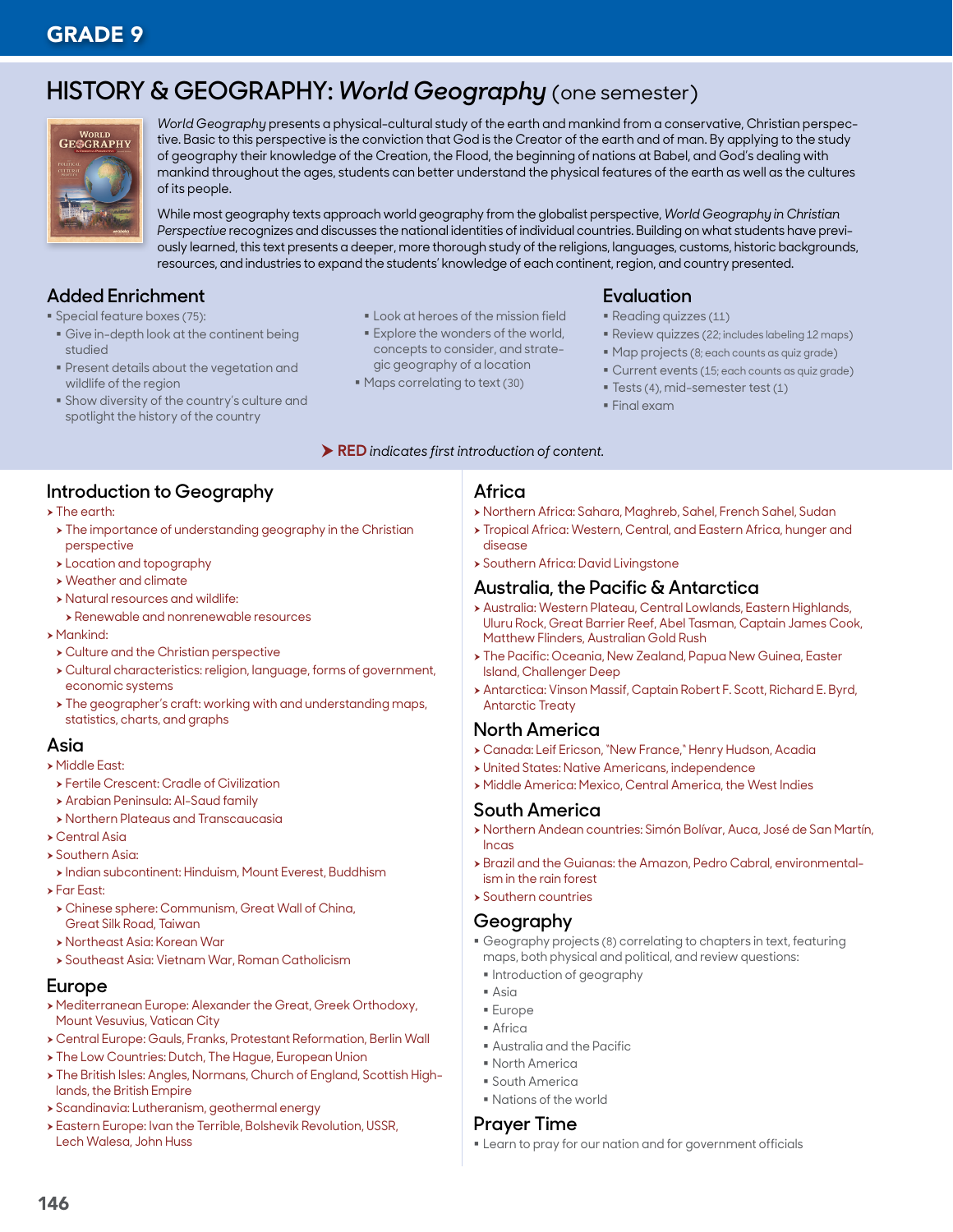# **SCIENCE:** *Science: Matter & Energy*



*Science: Matter and Energy* builds a foundation for future studies in physics, chemistry, and other fields. The Christian perspective of this text naturally rejects the unproven hypothesis of evolution, recognizing special creation as the only reasonable explanation for the universe's origin. This position is presented throughout the text and highlighted in a chapter on origins, which provides evidence *against* evolution and *for* the reality of the Genesis Creation account.

*Science: Matter and Energy* also recognizes God's command for man to have dominion over creation. Thus the purpose of science becomes the application of scientific knowledge for mankind's benefit. From physics to chemistry, the goal is to learn how man might extend his "dominion" and make better use of creation. With man's dominion over the earth comes a responsibility to tend, manage, and conserve resources. However, the ultimate purpose of creation must not be forgotten—the earth was made for man to inhabit, and its resources were made for man to use.

# **Added Enrichment**

- Feature boxes with extra information, articles highlighting God's design in creation
- **Laboratory exercises (29)**
- Critical thinking questions to encourage students to think more deeply about concepts (200)

# **Evaluation**

- Reading quizzes (17)
- Review quizzes (34)
- Complete STEM project (counts as 6 quiz grades and 1 test grade)
- Tests (8), Quarter exams (2)
- Semester Exam, Final Exam

#### RED *indicates first introduction of content.*

## **Introduction to Physical Science**

- Scientific method:
- 3-step process; theories, laws
- Predictions: falsifiability, repeatability, reproducibility
- $\rightarrow$  Causality
- $\rightarrow$  Limitations of science: scope, assumptions, bias, approximations
- $\rightarrow$  Biblical reasons to study science
- Basics of matter and energy:
- $\blacksquare$  Inertia, force
- Properties of matter:
- > Physical and chemical changes
- Mass, weight, volume, density, state, temperature
- **>** Branches of physical science: physics and chemistry
- Scientific reasoning:
- Deductive reasoning:
- **Propositions, inferences**
- $\blacksquare$  Inductive reasoning:
- Method of difference
- $\rightarrow$  Method of concomitant variation
- Reasoning and the scientific method
- Fallacies:
- $\rightarrow$  Invalid deductive inferences, circular reasoning
- Post hoc fallacy
- h Equivocation, ad hominem and authority
- **Engineering design:**
- **Three steps: defining the problem, designing the solution, evaluat**ing the solution
- $\rightarrow$  Safety, societal concerns, subproblems, tradeoffs

#### **Matter and Motion**

- Measuring matter:
- $\rightarrow$  Mathematics in science
- $\rightarrow$  Accuracy, precision, and significant figures
- **Scientific notation**
- $\blacksquare$  Units:
- Systems of measurement:
- > Need for systems of measurement
- Metric system/SI:
- > Definition of units: meter, liter, kilogram, second
- Celsius temperature scale
- **> Kelvin temperature scale**
- Volume, density, and specific gravity:
- h Measuring volume by fluid displacement
- Describing motion:
- $\triangleright$  Brief history of physics
- h Scalar and vectors, distance and displacement, simple vector addition
- Speed
- **> Velocity**
- $\rightarrow$  Acceleration
- Newton's laws of motion:
- $\rightarrow$  Second and third laws
- Forces in nature:
- $\rightarrow$  Quantitative treatment of gravity
- **> Circular motion: centripetal and centrifugal force**
- $\blacktriangleright$  Pendulums
- Friction:
- \* Causes and types of friction
- $\rightarrow$  Quantitative treatment
- Work:
- h Quantitative treatment
- **> Power, momentum**
- Simple machines:
- h Mechanical advantage, efficiency
- Types of simple machines:
- Lever, wheel and axle, inclined plane
- Pulley, wedge, screw
- **Fluid Mechanics:**
- $\triangleright$  Kinetic theory of matter:
- $\rightarrow$  Cohesion, kinetic theory and states of matter
- **Liquids:**
- $\rightarrow$  Adhesion
- **Surface tension**
- Capillarity:
- $>$  Meniscus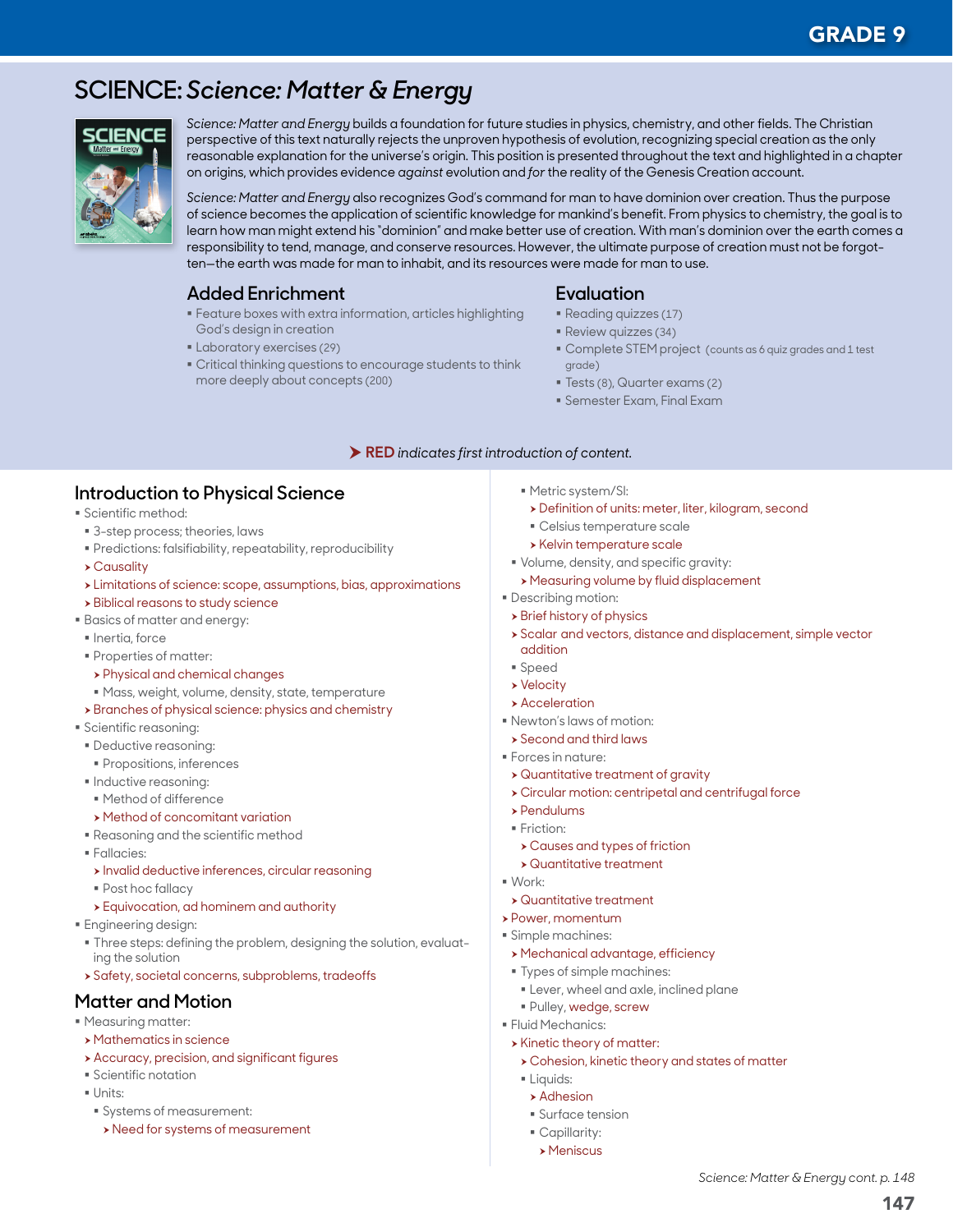# **SCIENCE:** *Science: Matter & Energy cont.*

#### **Matter & Motion** *cont.*

- **Pressure in liquids:**
- **> Mathematical definition; SI units**
- h Gravitational pressure, Pascal's principle
- **> Hydraulic press**
- Gases:
- h Gas laws: Boyle's, Charles's, Amontons's
- Atmospheric pressure:
	- Barometers:
	- $\triangleright$  Physical principles
- **> Applications: straws, breathing**
- $\blacktriangleright$  Fluid displacement:
- **>** Archimedes' principle, buoyancy
- > Buoyancy in liquids: floating, neutral buoyancy
- $\rightarrow$  Buoyancy in air
- $\blacktriangleright$  Fluid dynamics
- Draa:
- **>** Factors affecting, streamlining
- $\blacksquare$  Lift:
	- Airfoil
- h Cause, factors affecting, Magnus effect
- **>** Bernoulli effect
- **Energy:**
- $\rightarrow$  SI unit
- Forms:
- $>$  Mechanical
- **Energy changes:**
- h Conservation of mass and energy
- Kinetic energy:
- h Forms; calculation of translational kinetic energy; relationship to momentum
- Potential energy:
	- **>** Fundamental forces: relationship to potential energy
- **> Types: gravitational and electric fields**
- h Calculation of gravitational potential energy
- Heat and thermal energy:
- **>** Factors affecting thermal energy
- $\triangleright$  Thermal equilibrium
- $\rightarrow$  Heat capacity and specific heat
- $\rightarrow$  Calorimetry
- Thermal expansion:
- $\rightarrow$  Explained
- Heat transfer: conduction, convection, radiation:
- **Direction**
- **Applications: Dewar flask, indoor heating**
- > Thermodynamics: laws of thermodynamics; mechanical equivalent of heat, Carnot engine, entropy, perpetual motion
- State changes:
- > Freezing point depression, latent heat, heat of fusion
- h Volatile, nonvolatile
- h Scientific definition of boiling; boiling point elevation, heat of vaporization
- h Vapor pressure: relationship to boiling point; critical temperature
- $\rightarrow$  Heat pumps

148

 $\rightarrow$  Sublimation, deposition

- Waves and energy:
- Medium, structure of waves
- $\rightarrow$  Types of waves
- Measurement of wave properties:
- Wavelength, frequency
- h Period, amplitude, speed
- $\rightarrow$  Wave behavior
- Sound waves:
- Nature and transmission of sound waves

RED *indicates first introduction of content.*

- History of understanding of sound waves
- $\rightarrow$  Intensity, loudness, sound intensity level
- Pitch:
- **> Audible, infrasonic, and ultrasonic sounds**
- **Doppler effect**
- $\rightarrow$  Quantitative treatment of speed, shock waves
- Behavior of sound waves:
- Reflection:
- $\blacktriangleright$  Echoes
- Sonar
- **> Minimizing reflection: acoustics**
- **>** Refraction, diffraction, interference
- $\triangleright$  Music:
	- $\triangleright$  Scientific definition
	- $\triangleright$  Interference in music:
	- h Consonance, dissonance, interval
	- **>** Beats, harmonic series, timbre
- h Resonance

#### **Light & Color**

- Nature of light:
- History of theories of light
- $\rightarrow$  Quantitative relationship between wavelength and frequency
- Dual nature of light
- Color:
- h Relationship to frequency and wavelength; additive and subtractive mixing, primary colors
- Behavior of light:
- $\rightarrow$  Reflection, refraction, mirage, scintillation, rainbow formation
- h Spectroscopy, interference, diffraction, doppler effect, polarization
- Electromagnetic radiation:
- **Electromagnetic spectrum**
- h Properties of radio waves, microwaves, infrared, ultraviolet, x-rays, and gamma rays

*Science: Matter & Energy cont. p. 149*

- $\rightarrow$  Relationship between frequency and energy
- **>Laser light formation, properties, and uses**
- Speed of light:
- $\rightarrow$  Constant

**Electricity: Electrostatics** 

> Brief overview of Einstein's special and general relativity

 Electric charge and fields, law of electric charges  $\rightarrow$  Quantitative treatment of law of electric force

**> Conduction, conservation, grounding** 

h Nature of current in gases, liquids, solids

# **Electricity & Magnetism**

 $\rightarrow$  Brief history of electrostatics

 $\blacktriangleright$  Transferring charges:

 $\blacktriangleright$  Induction

 $\blacktriangleright$  Electroscope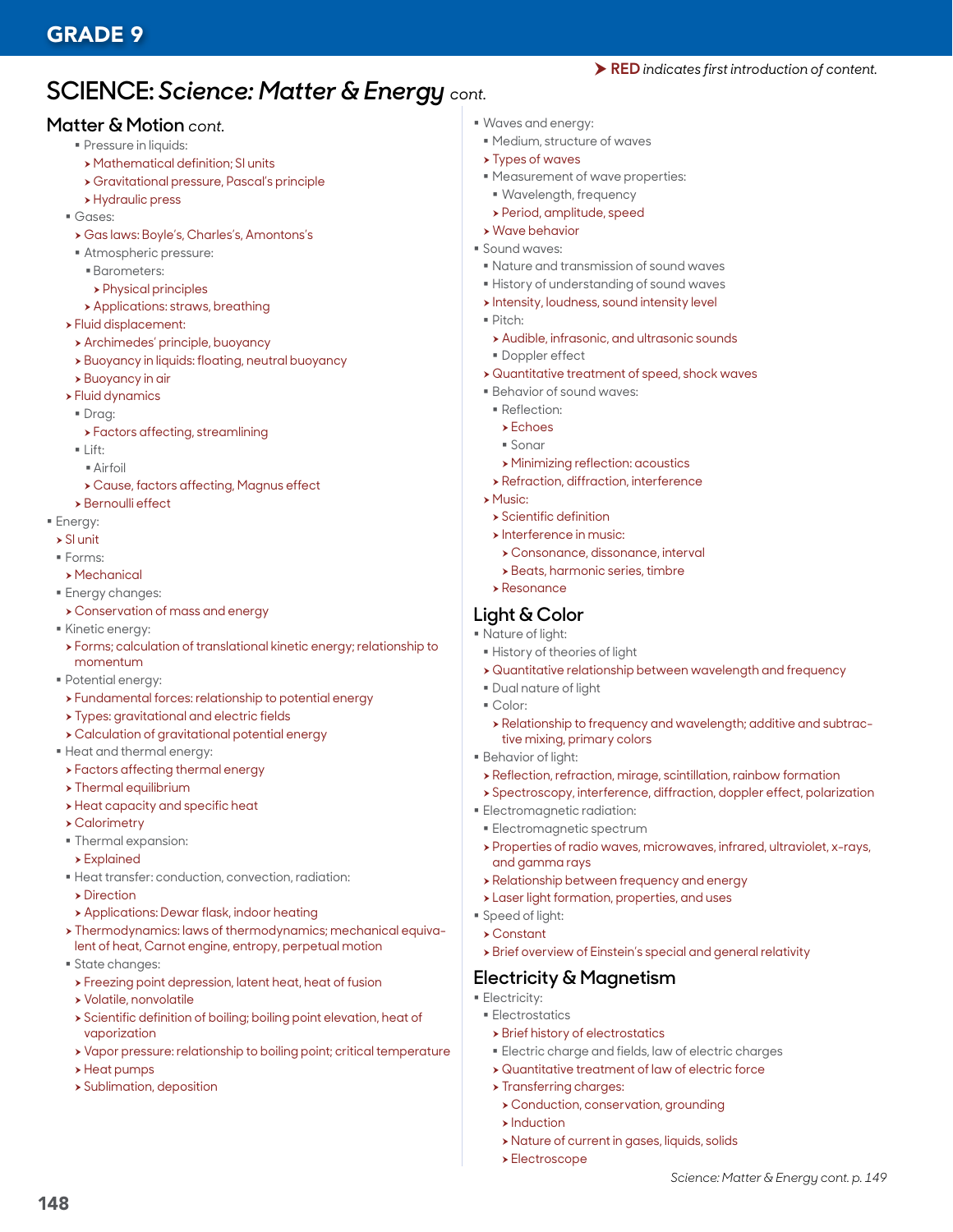149

*Science: Matter & Energy cont. p. 150*

# **SCIENCE:** *Science: Matter & Energy cont.*

## **Electricity & Magnetism** *cont.*

#### $\blacktriangleright$  Electric current:

- h Moving charges, direct and alternating current, voltage
- h Current, power, kilowatt-hours
- **> Resistance, Ohm's law:**
- $\rightarrow$  Reducing resistance, resistors
- $\rightarrow$  Joule heat, superconductors
- $\blacktriangleright$  Electric circuits:
- $\rightarrow$  Components of a circuit, closed/open circuits
- $\rightarrow$  Short circuits, fuses and breakers
- $\rightarrow$  Series and parallel circuits
- Magnets and magnetism:
- Brief history, law of magnetic poles, magnetic fields
- $\rightarrow$  Quantitative treatment of law of magnetic force
- $\rightarrow$  Permeability
- $\blacktriangleright$  Electron spin, domains
- h Types of materials: diamagnetic, paramagnetic, ferromagnetic
- **> Methods of magnetization**
- Electromagnets:
- > Left-hand rule, strength
- Demagnetization
- **> Magnetic deflection**
- Magnetic earth:
- $\rightarrow$  Compass, dipping needle
- **> Magnetic declination, isogonic lines**
- **> Magnetic inclination, isoclinic lines**
- Magnetosphere
- $\rightarrow$  Celestial magnets
- **Applications of electrostatics** 
	- **> Electrostatic generators:**
	- $\triangleright$  Principles of operation
- **Lightning:**
- **Elightning rods**
- **>** Leyden jar, capacitor
- **> Using static electricity**
- $\triangleright$  Using electricity:
- $\rightarrow$  Incandescent, fluorescent, and neon lamps
- $\triangleright$  CFLs and LEDs
- **>** Solenoid, telegraph, relay, and loudspeaker
- **> Basic structure and motions of electric motors**
- $\triangleright$  Producing electricity:
- $\rightarrow$  Voltaic cells:
- $\rightarrow$  Batteries in series and parallel
- **>** Electromagnetic induction:
- $\triangleright$  AC and DC generation
- h MHD generators, transformers
- **Electronics:**
- **> Foundations of electronics:**
- h Vacuum tubes, cathode-ray tubes, picture tubes, x-ray tubes
- $\rightarrow$  Thermionic emission, diodes, triodes
- Semiconductor electronics:
- $\rightarrow$  How a semiconductor works, doping
- $\triangleright$  Diodes, transistors
- Photovoltaic cells
- **> LED, semiconductor lasers**
- $\rightarrow$  Integrated circuit production and application
- **> Electronic computers:**
- h History of the computer: ENIAC and UNIVAC I
- **>** Analog v. digital
- h Binary and hexadecimal number systems, ASCII logic gates

RED *indicates first introduction of content.*

- **>** Hardware, software
- h Modern computers: PCs, servers, mainframes, and supercomputers
- $\triangleright$  Robotics

#### **Chemistry**

- Foundations of chemistry:
	- Chemistry and matter:
	- $\rightarrow$  Brief history
	- Definition, characteristics of matter, atomic theory
	- **Elements and compounds**
	- **> History of atomic symbols**
	- **Inside the atom:**
	- Nucleus with protons and neutrons, atomic number, electrons: h Quarks, electron shells, types of ions
	- **h** Mass number, atomic mass
	- Atomic models:
	- h Quantum theory, uncertainty principle, quantum numbers, Pauli exclusion principle
	- Nuclear chemistry:
	- **>** Nuclear decay
	- **Fission and fusion**
	- **>** Details of process
	- Electrons and chemical properties:
	- Valence electron, periodic table of elements:
		- **> Periods and groups**
	- Alkali metals, alkaline earth metals
	- $\rightarrow$  Transition metals, inner transition metals
	- $\triangleright$  Groups 13–16
	- Halogens, noble gases
- $\blacksquare$  Molecules and chemistry:
- Compounds and mixtures:
- **> Molecular mass, isomers**
- > Pure substance, homogeneous, heterogeneous
- $\triangleright$  Solutions, colloids
- Chemical bonds:
- Covalent bonds:
- **> Single, double, triple; Lewis structures**

**> Types, characteristics, and relative strength** 

**>** Solubility: saturated, precipitate, factors affecting

h Polar and nonpolar; electronegativity, partial charge

> Basic chemical nomenclature; types of chemical formulas

h Effects on physical properties: solid structure, state changes

> Solution concentration: mole, amount concentration (molarity),

- h Covalent network, formula unit
- $\blacksquare$  Ionic bonds:

 $\triangleright$  Metallic bonds

 $\blacktriangleright$  Intermolecular forces:

**Solution chemistry: >** Formation of solutions

molality  $\triangleright$  Diffusion Osmosis

**> Polyatomic ions; ionic crystals**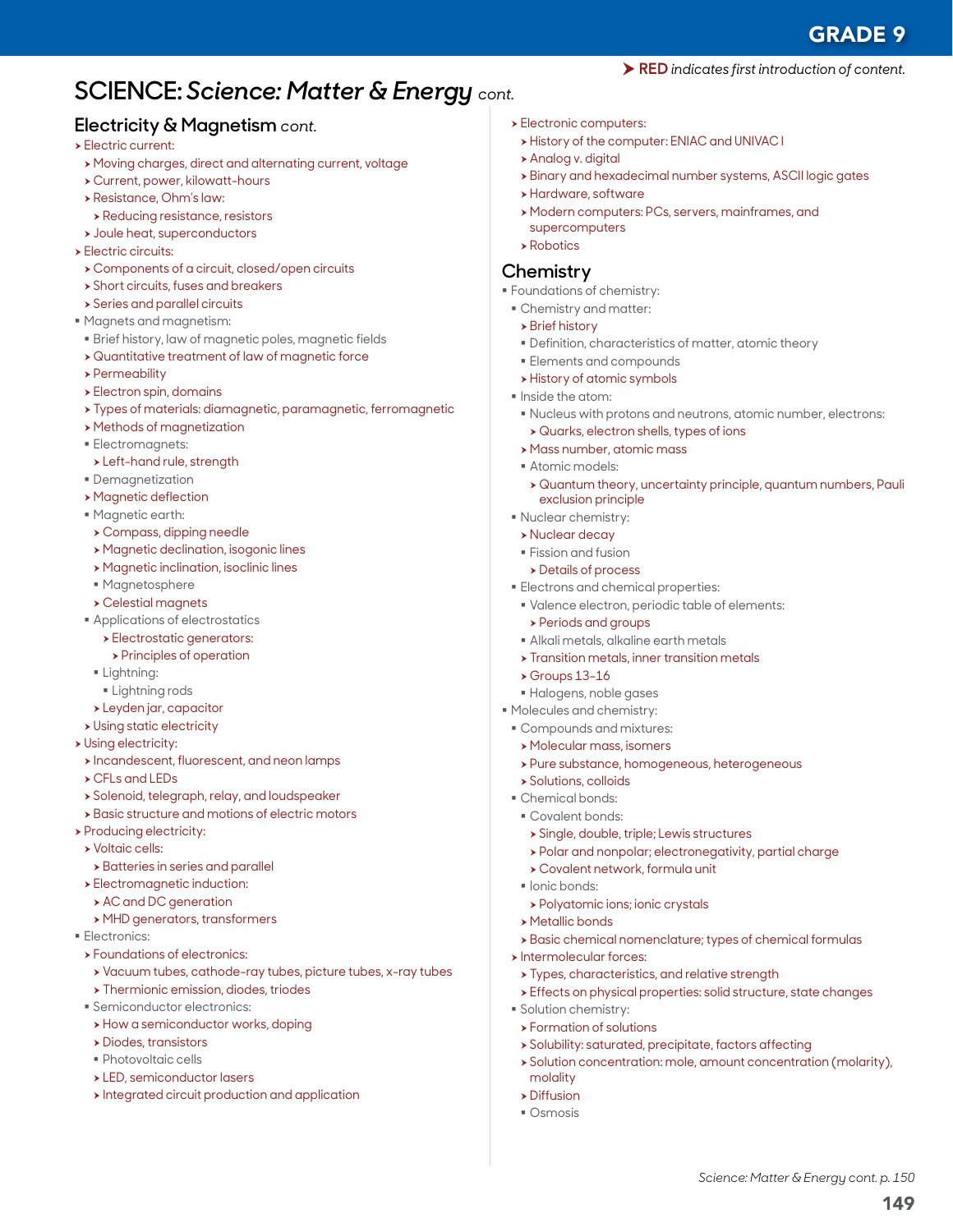# **SCIENCE:** *Science: Matter & Energy cont.*

#### **Chemistry** *cont.*

- **Chemical reactions:**
- **> Reactants, products, evidence**
- Chemical equations, conservation of mass:
- **>** Balancing equations
- $\rightarrow$  Types of chemical reactions
- $\triangleright$  Chemical thermodynamics:
- $\rightarrow$  Endothermic and exothermic reactions
- $\rightarrow$  Entropy in chemical reactions
- h Chemical kinetics: activation energy, factors affecting reaction rates; catalysts
- h Chemical equilibrium: Le Châtelier's principle
- Salts
- h Chemistry of acids and bases: dissociation, strong v. weak, neutralization, relationship of pH to concentration, buffers
- $\rightarrow$  Redox reactions and electrochemistry:
- $\rightarrow$  Basic terms
- $\rightarrow$  Types and chemistry of electrochemical cells
- **> Organic chemistry:**
- > Uniqueness of carbon, hydrocarbon nomenclature
- > Alkanes, alkenes, alkynes
- h Aromatics, substituted hydrocarbons, soaps, and polymers
- Biochemistry:
- Carbohydrates, lipids:
	- > Disaccharides, glycogen, structure of fats, types of cholesterol
- h Chemistry and structure of proteins, types and structure of nucleic acids
- Metabolism:
- h Cellular respiration chemistry of ATP

### **Science vs. Evolution**

- **Biblical view of origins:**
- $\rightarrow$  Origin of time, space, matter, and energy
- History of evolutionary philosophy:
- Darwin, Lyell, *Origin of Species,* uniformitarianism
- $\rightarrow$  Thomas Huxley
- ▶ Movement to the U.S.: Asa Gray, James Dana
- **F** Theistic evolution
- h Neo-Darwinism defined; evolution and secular humanism
- $\rightarrow$  Compromise views of origins
- Evolutionary views of origins:
- Abiogenesis and big bang theory
- **> Stanley Miller's experiment**
- $\triangleright$  "Evidence" of the big bang theory
- Modern opposition to evolution:
- Rise of Creation science
- h Notable figures and organizations
- Notable scientists who believed in Creation:
- **Isaac Newton**
- h William Gilbert, Samuel Morse
- h Evidences against evolution from chemistry and physics:
- **Inpossibility of chemical evolution**
- h DNA complexity, interpretation of DNA
- Radiometric dating
- > Inverse square laws, second law of thermodynamics, decay of earth's magnetic field
- h Complexity of the human brain; bat echolocation; electric fish

# **SCIENCE:** *Health* (one semester)



*Health in Christian Perspective* will enable students to gain a deeper knowledge of the anatomy and physiology of the human body. They will be encouraged to reach out to others and to live a happy, healthy life as they maintain a consistent walk with the Lord. They will learn how to maintain their physical health through good nutrition and fitness with an emphasis on cardio-respiratory and musculoskeletal health.

A study of the nervous system in light of biblical principles encourages students to maintain good mental and emotional health. Practical aspects of safety and first aid are included in the middle of the course. Students will also learn how the immune system works to prevent disease, how to avoid drug abuse, and how to pursue a right relationship with God and others.

# **Added Enrichment**

- Sidebars containing extra health facts, checklist for personal health, and applications of health information (185)
- **Feature boxes including biblical discernment,** medical careers, and articles on healthrelated issues (20)
- Atlas of human anatomy

#### RED *indicates first introduction of content.*

### **Evaluation**

- Reading quizzes (12)
- **Review quizzes (16)**
- $\overline{\phantom{a}}$  Tests (4)
- 9-weeks exam, final exam

# **Developing a Healthy Body**

- Growth and development:
- **Fetus development from conception to birth**
- $\blacksquare$  Infancy
- **> Adolescent development**
- Endocrinology:
- Endocrine glands and hormones:
- h Somatotropin, antidiuretic hormone, aldosterone, estrogens, testosterone, melatonin
- Regulating metabolism, physical changes, and sleep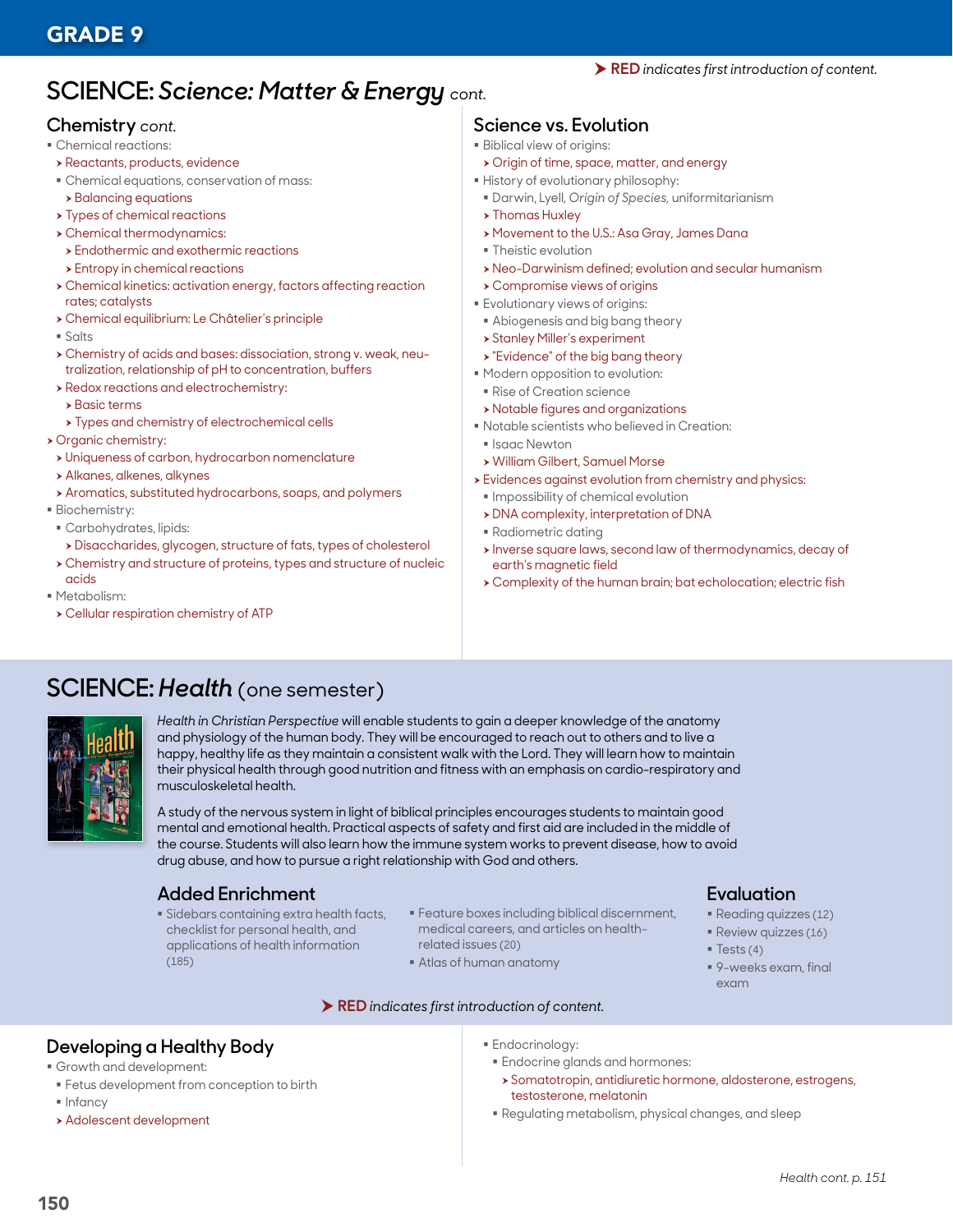# GRADE 9

# **SCIENCE:** *Health cont.*

# **Developing a Healthy Body** *cont.*

- Nutritional needs:
- Gastroenterology: digestion; anatomy and physiology of organs in the digestive system
- h Gingiva, root canal, uvula, chyme
- **Macronutrients:**
- Carbohydrates, dietary fiber, proteins, fats and oils: **>** Essential amino acids; triglycerides
- Micronutrients: vitamins, minerals, electrolytes, water
- Healthful food choices:
- **Energy from food:**
- h Kilocalorie/calorie, basal metabolism, food guide pyramid
- Nutritional balance: acceptable weight range, weight control

# **Maintaining Personal Health**

- Cardiorespiratory fitness:
	- Cardiology: anatomy and physiology of organs in the cardiovascular system:
		- $\rightarrow$  Septum
	- Blood pressure and heart rate:
	- **> Radial and carotid pulse, stroke volume**
	- Pneumology: anatomy and physiology of organs in respiratory system:
	- $\blacktriangleright$  Lung capacity
- Musculoskeletal health:
- Osteology: anatomy and physiology of skeletal system:
- $\rightarrow$  Divisions of the backbone
- $\rightarrow$  Arm and leg bones, periosteum
- $\rightarrow$  Compact and spongy bones
- h Gliding, saddle, and ellipsoid joints
- Myology: anatomy and physiology of muscular system:
- **>** Fast-twitch and slow-twitch muscle fibers
- $\blacktriangleright$  Flexors and extensors
- Review 7 muscles and groups
- **>Learn 10 muscles and groups**
- Exercise and fitness:
- Aerobic and anaerobic exercise
- $\rightarrow$  Strength training
- Assessing physical fitness:

#### $\rightarrow$  Cardiorespiratory endurance

- Muscular strength and endurance
- Measuring flexibility, body fat content
- Total workout: warm-up, work out (training heart rate), cool down, overload
- $\blacktriangleright$  Energy for exercise:
- **Aerobic and anaerobic processes**
- $\rightarrow$  Energy efficiency, sports nutrition, maintaining hydration
- Benefits of exercise
- Personal hygiene:
- Your protective covering: skin, below the dermis, throughout the dermis, above the dermis
- Good grooming:
- Basic skin care, clear complexion, hair that flatters
- Healthy nails, healthy smile
- UV protection and skin cancer prevention:
- > Types of skin cancer
- h Consumer awareness

# **Keeping a Sound Mind**

- Nervous system:
	- Neurology: anatomy and physiology of organs in the nervous system:

RED *indicates first introduction of content.*

- h Neuron anatomy and types
- Central nervous system, peripheral nervous system
- \* Limbic system, somatic and autonomic nervous system
- **Sensory receptors:**
- **>** Senses of the skin: pain, mechanoreceptors, and thermoreceptors
- **> Senses of smell and taste: chemoreceptors**
- Sense of sight:
- Anatomy of the eye, vision (rod and cone cells)
- $\rightarrow$  Defective vision
- Sense of hearing:
- Anatomy of the ear
- Hearing damage:
	- h Decibels, sensorineural (nerve) deafness
- Brain and the mind
- **> Recognizing mental disorders:** 
	- h Kinds of mental disorders: eating, anxiety, depression
- Good mental health:
- h Managing stress: kinds of stress, stress and body systems
- Mental and emotional well-being:
- Benefits of exercise, sufficient sleep, thinking right thoughts, controlling emotions, exercising your brain
- h Practicing biblical discernment: biblical discernment and suicide

## **Practicing Personal Safety**

- Household hazards:
- **Electrocution, falls, firearms**
- Fires and burns: fire and burn prevention, fire precautions
- Poisoning:
- $\triangleright$  Ingested, inhaled, and absorbed toxins
- Reducing risks:
- Self protection
- **> Protection of others, protection at work**
- Recreational safeguards:
- Sport safety:
- $\rightarrow$  Dehydration
- Heat exhaustion, heat stroke
- Water sports:
- > Swimming safety
- **> Boating basics PWCs (personal watercraft)**
- Water rescue techniques
- $\blacktriangleright$  Skating
- Wilderness recreation:

 $\rightarrow$  Specific safety tips

Poisonous plants and animals: dermatitis, poisonous snakes

h Recreational vehicles: snowmobiles, ATVs (all-terrain vehicles)

h Mopeds and motorcycles: determining risks, developing skills

151

*Health cont. p. 152*

- $\triangleright$  Wilderness supplies and precautions
- $\blacktriangleright$  Hunting
- Winter sports:

 Safety on the road: Bicycle basics

**Frostbite**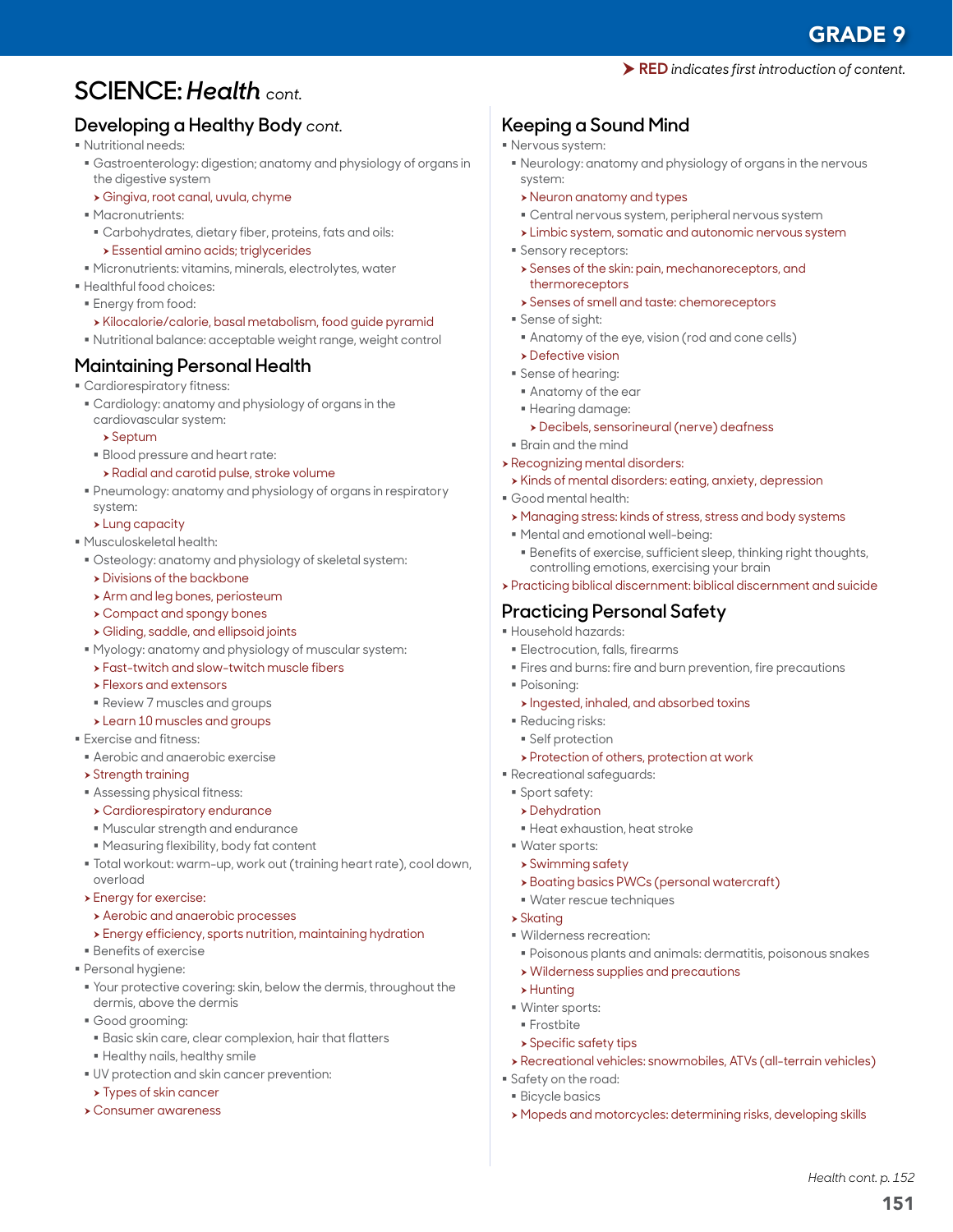# **SCIENCE:** *Health cont.*

### **Practicing Personal Safety** *cont.*

- $\triangleright$  Motor vehicle safety:
	- $\rightarrow$  Traffic accidents
	- $\triangleright$  The leading cause of accidental deaths in the United States
- **> Safe actions, courteous driving**
- **>** Alcohol and traffic safety
- **Environmental safety:**
- Natural disasters:
	- $\rightarrow$  Blizzards, floods
	- Earthquakes, hurricanes, lightning, tornadoes
- Environmental hazards:
	- Man's responsibility, pollution problems, radical environmentalism
	- h Checks and balances, assessing risks, proper balance

## **Administering First Aid**

- Emergency preparedness:
- **Knowing priorities:**
- Check, call, care
- Check airway, breathing, and severe bleeding
- $\triangleright$  Vital signs
- Respiratory emergencies:
- Head-tilt and chin-lift position
- $\rightarrow$  Rescue breathing
- Choking:
- h Unconscious victim, self, infant
- $\triangleright$  Drowning
- Circulatory emergencies:
- h CPR (cardiopulmonary resuscitation) instructions
- Severe bleeding-care instructions
- $\rightarrow$  Shock-care instructions

#### **>** Recovery position

- First aid procedures:
- Care instructions for burns:
- First-, second-, and third-degree burns
- Chemical burns (eye injury care)
- Care instructions for:
- $\rightarrow$  Convulsions, fainting
- **Dislocations, electric shock**
- Fractures: closed and open
- **Frostbite**
- Hyperthermia: heat cramps, heat exhaustion, heat stroke
- $\rightarrow$  Hyperventilation
- Hypothermia, nosebleeds
- Poisoning:
- **Ingested toxins**
- $\rightarrow$  Inhaled and absorbed toxins
- Snakebites: pit vipers (hemolitic), coral snake (neurotoxin)
- **Stings and bites:**
- $\rightarrow$  Animal bites (rabies and tetanus)
- **Insect stings, tick bites (lyme disease)**
- Strains and sprains:
- Strain: muscle or tendon stretch or tear
- **Sprain: ligament stretch or tear**
- Wounds:

152

- h Closed wound or contusion, internal bleeding, open wound
- $\blacksquare$  Incisions, abrasions
- $\blacktriangleright$  Lacerations, punctures

## **Preventing Diseases**

- **Immunology:**
- White blood cells: leukocytes (phagocytes and lymphocytes)
- Antibodies
- Lymphatic system: tissue fluid, lymph vessels, lymph nodes
- Other body defenses:
- $\rightarrow$  Bone marrow, brain, colon, lacrimal glands, liver, lungs
- Mucous membranes, skin, stomach, tonsils and adenoids
- $\blacksquare$  Infectious diseases and defenses:
- Classification of diseases:
	- Infectious diseases, noninfectious diseases
	- $\rightarrow$  Acute, chronic
	- Communicable and noncommunicable
- Causes of infectious diseases:
	- Bacteria, viruses
- h Protozoa, fungi, parasitic worms
- Spread of infectious diseases:
- Airborne pathogens, contaminated surfaces, direct contact
- $\blacksquare$  Infected animals, contaminated food or water
- **Immunity against disease:**
- h Gaining immunity (activated lymphocytes and antibodies)
- $\rightarrow$  Acquired, inborn, and species immunity
- Medical defenses: vaccines, drugs, and antibiotics
- Noninfectious diseases and disabilities:
- Leading causes of death (listed in a chart)
- Degenerative diseases:
- Osteoporosis
- h Dementia, Parkinson's disease
- **> Biblical discernment and euthanasia**
- Genetic and congenital diseases
- Hormonal diseases: diabetes mellitus
- **> Biblical discernment and abortion**
- $\blacksquare$  Immunological diseases:
- Allergies
- $\rightarrow$  Asthma, autoimmune diseases:
	- h Selected autoimmune diseases: Grave's, lupus, multiple sclerosis, psoriasis, rheumatoid arthritis

h Ventricular fibrillation, congestive heart failure, stroke, aneurysm

h Endocrinopathy: ketoacidosis, hyperglycemia, hypoglycemia

*Health cont. p. 153*

- **> Nutritional diseases**
- h Psychosomatic diseases

Systemic diseases and disorders:

Heart attack, arrhythmia

**> Hypertension, arteriosclerosis** 

**Athlete's foot, dandruff, warts** 

 $\rightarrow$  Diseases caused by harmful substances

h Disabilities: impaired mobility, hearing, speech, sight

Cardiovascular diseases—leading cause of death:

Atherosclerosis, coronary artery disease

- Cancer:
- Causes  $\rightarrow$  Types, development

 $\rightarrow$  Angina

 Dermatopathy: Acne

**Treatment**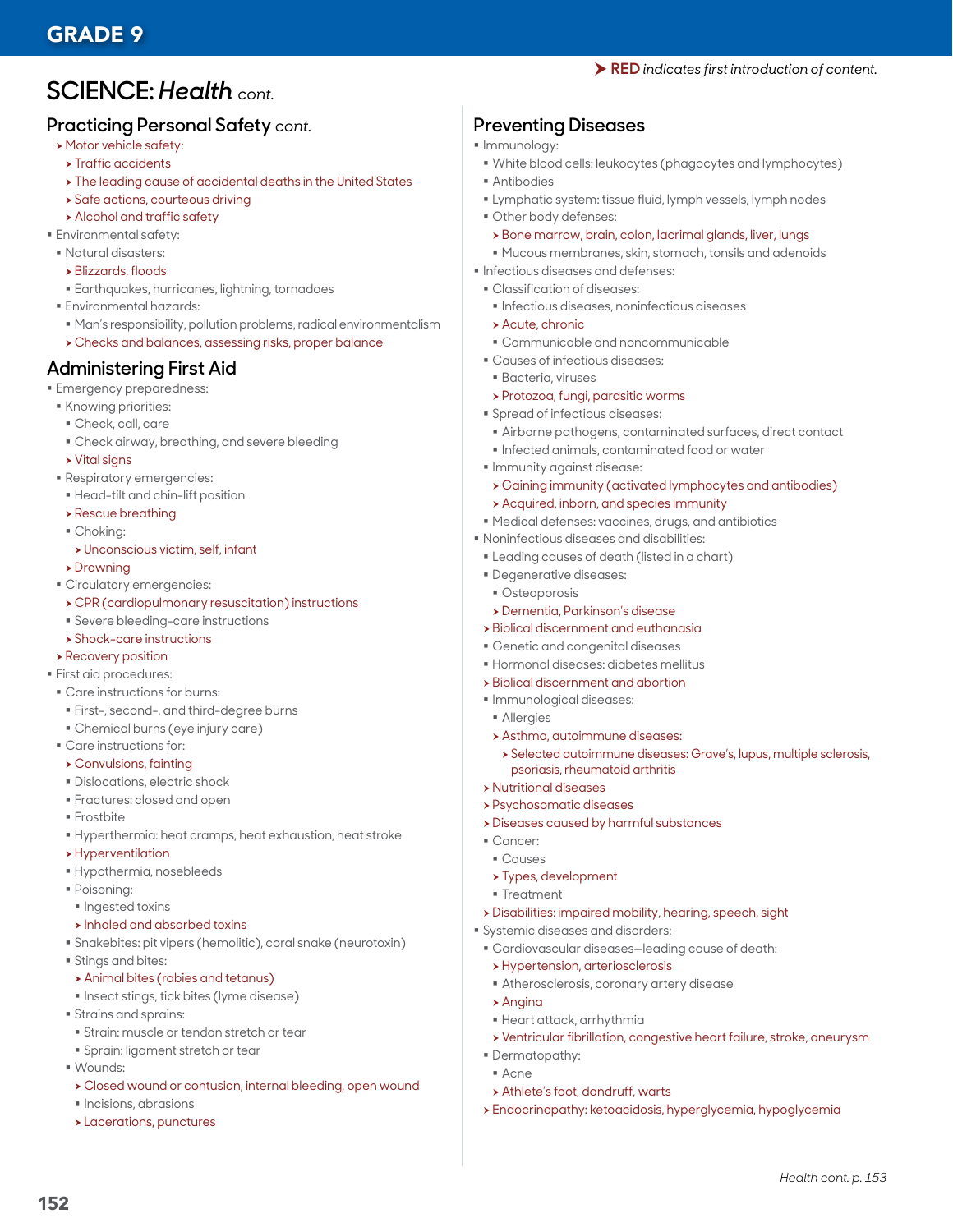GRADE 9

RED *indicates first introduction of content.*

# **SCIENCE:** *Health cont.*

#### **Preventing Diseases** *cont.*

- Gastrointestinal diseases and disorders:
- Dental caries, periodontitis
- $\rightarrow$  Gingivitis, appendicitis
- $\rightarrow$  Colorectal cancer
- **Dysentery**
- <sup>h</sup> Food-borne illnesses: salmonella, *E. coli,* and staphylococcus poisoning; botulism
- Peptic ulcer
- **>** Hemopathy: anemia
- $\rightarrow$  Hemophilia
- > Hepatopathy: hepatitis, viral hepatitis
- Immune-deficiency and lymphatic diseases:
- AIDS, HIV
- $\rightarrow$  Mononucleosis
- h Musculoskeletal diseases: arthritis, osteoarthritis, rheumatoid arthritis, bursitis, back pain
- Nervous system diseases and disorders:
- Concussion
- h Amnesia, coma, meningitis, encephalitis, shingles, cerebral palsy, epilepsy
- Pneumopathy:
- Common cold
- » Bronchitis, influenza, pneumonia, tuberculosis
- **>** Uropathy: kidney failure, kidney stones
- **> Biblical discernment and organ donation**
- Personal health care:
- h Medical examination: medical history, general health, physical exam
- **Disease prevention**

#### **Avoiding Drug Abuse**

- **Drug use and medicines:**
- Drugs as medicine: drug, medicine, OTC, prescription, antibiotics
- **Pain relievers:**
- **Anesthetics**
- Analgesics:
- $\rightarrow$  Aspirin, acetaminophen, ibuprofen
- $\rightarrow$  Other common medicines: antihistimines
- Use medicines responsibly
- **Drug abuse and the body systems:**
- Effects of drug use:
	- h Psychoactive drugs, physical vs. psychological dependence
- **Addiction, tolerance**
- **Narcotics:**
- Opiates:
	- » Morphine, codeine
	- Heroin
- $\rightarrow$  Opioids
- Hallucinogens:
- h Psychedelic drugs, LSD, flashback, PCP, MDMA, ketamine
- Stimulants:
	- Cocaine, crack
	- $\rightarrow$  Amphetamines
	- Methamphetamine
- Depressants:
- > Barbiturates, benzodiazepines (valium, rohypnol)
- Marijuana and related drugs:
- $\rightarrow$  Cannabinoids
- Inhalants
- $\rightarrow$  Steroids
- > Long-term effects of drug abuse
- Preventing drug abuse
- Alcohol and health:
- Alcohol is the most widely abused drug in the world
- Forms of alcohol
- **Immediate effects:**
- On the brain, liver, and other organs
- Depressant
- > Alcohol poisoning
- **Long-term effects:**
- **Alcoholism**
- h Delirium tremens
- **Liver and cardiovascular disease**
- Gastrointestinal disorders
- Alcohol and society:
- $\triangleright$  Crimes
- **Accidents**
- $\rightarrow$  Fetal alcohol syndrome
- $\triangleright$  Why people drink
- Tobacco and health:
- Tobacco as a drug: nicotine
- **Effects of smoking:**
- Heart disease, respiratory problems, emphysema, cancer risks
- **Effects on nonsmokers**
- Smokeless tobacco
- $\rightarrow$  Biblical discernment and substance abuse

### **Pursuing Right Relationships**

- Putting God first:
- **>** Becoming spiritually fit: continuous workout, resting in Him
- Maintaining spiritual fitness:
- Essential nutrition, power through prayer
- $\blacktriangleright$  Exercise forgiveness
- **Thinking of others:**
- h Maturing relationships: responsible behavior, effective communication, wholesome associations
- h Family interactions: parent-child relationships, sibling relationships
- Close friendships: friendship qualities, influence from peers